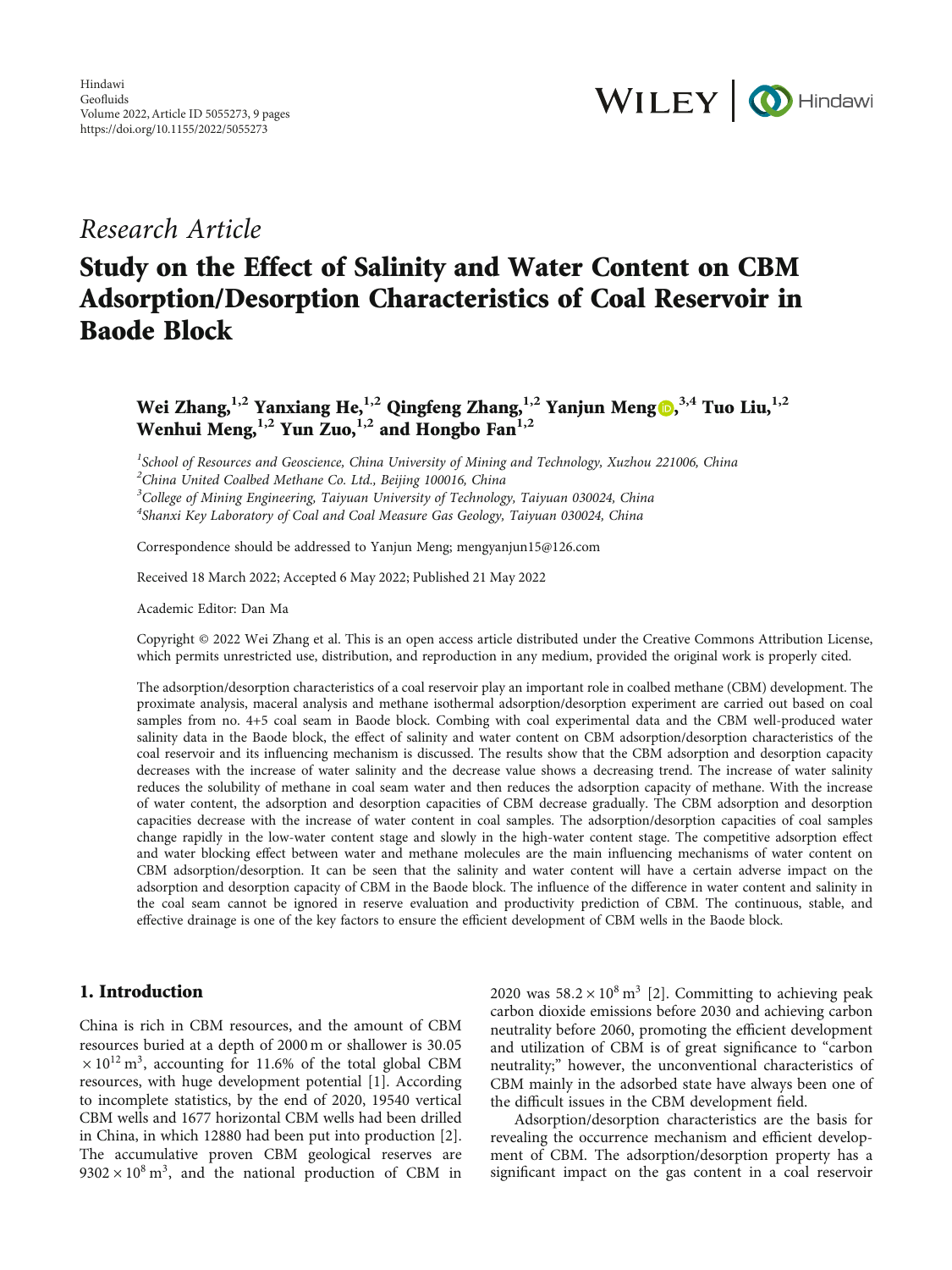and the productivity of a CBM well and is an important parameter for evaluating the development potential of a coal reservoir [\[3](#page-8-0)–[5\]](#page-8-0). The adsorption/desorption characteristics of a coal reservoir are usually characterized by methane isothermal adsorption/desorption experiment and the Langmuir equation, but the curves and parameters measured by the national standard method are unable to fully reflect the influence of high-salinity water on the adsorption/desorption characteristics in the in-situ state of a coal reservoir.

Previous studies revealed that salinity inhibits the adsorption capacity of coal seams [\[6](#page-8-0)–[9\]](#page-8-0). Liu et al. carried out simulation experiments on the adsorption capacity of lignite to CBM under different salinity conditions and found that the increase of salinity could lead to the decrease of adsorption capacity in a coal reservoir [[6\]](#page-8-0). Wang et al. studied the adsorption capacity of a coal core under different salinity conditions and believed that high salinity will reduce the adsorption capacity [\[7\]](#page-8-0). Yi et al. studied the methane desorption rate of granular anthracite coal samples under the condition of water injection with different salinity and found that the salinity reduced the methane desorption rate in coal [[8](#page-8-0)]. Wei et al. found that there was a limit value for the influence of water salinity on the coal adsorption capacity and the limit was about 10000 mg/L for long-flame coal from the southern margin of the Junggar Basin [\[9](#page-8-0)].

Compared with the salinity, the influence of water on the adsorption/desorption characteristics of CBM was more widely studied. Joubert et al. first studied American bituminous coal samples and found that the adsorption of methane by moisture is closely related to the properties of coal. Under the condition of saturated moisture, water will not further affect the adsorption of methane in coal [\[10](#page-8-0)]. Krooss et al. carried out the adsorption experiments of methane and  $CO<sub>2</sub>$  on multiple coal samples under dry and wet conditions and found that the adsorption capacity of methane will decrease by 25% when the water content increases by 1% [\[11](#page-8-0)]. Other researchers in China successively carried out isothermal adsorption experiments on coal samples under the condition of equilibrium water. They believe that the molecular force between water and coal is stronger than methane, which reduces the adsorption performance of coal [\[12](#page-8-0)–[14](#page-8-0)]. In addition, in the process of CBM development, when the water-based fracturing fluid invades the nanopore structure of coal, it will inevitably affect the adsorption/desorption characteristics of the coal reservoir and then affect the production of CBM wells.

Although predecessors have recognized that salinity and water will affect the adsorption/desorption capacity of coal reservoirs, no relevant research has been carried out on the Baode block, which is a hot spot area of medium-low-rank CBM development in China. Due to the low degree of thermal evolution of coal in the Baode block, the adsorption capacity of a coal reservoir is weak and the gas content is low. Therefore, compared with medium- and high0-rank coal blocks, the influence of salinity and water content on the adsorption/desorption capacity of coal reservoirs is particularly significant in this block. It has a great impact on the accuracy of CBM reserve calculation and coal reservoir adsorption/desorption capacity evaluation. In view of the abovementioned problems, relying on the major national science and technology project of CBM, this study studies the influence of salinity and water content on the adsorption/desorption characteristics of coal reservoirs in the Baode block, in order to provide basic support for the deployment and optimization of efficient exploration and development scheme of CBM in this block.

## 2. Sampling Background and Experimental Methods

2.1. Geological Setting. In the administrative division, the Baode block is located in the northwest of Shanxi province, covering an area of 476.46 km<sup>2</sup>. Structurally, it is located in the northern part on the eastern edge of the Ordos Basin (Figure [1\)](#page-2-0). It is generally characterized by a monoclinal structure inclined to the west, with a stratigraphic dip angle of 5° <sup>~</sup>10° , and the fault structure is not very developed. Groundwater in the block mainly comes from atmospheric precipitation and lateral recharge of Ordovician limestone. It is generally runoff from east to west, and the hydrological environment is in the runoff weak runoff area.

The main coal-bearing strata in the Baode block are the Taiyuan Formation and Shanxi Formation. The no. 4+5 coal seam in the Shanxi Formation and the no. 8+9 coal seam in the Taiyuan Formation are the main coal seams for CBM development [\[15\]](#page-8-0). The single-layer thickness of the no. 4+5 coal seam is between 5 and 14.6 m, with an average of 7.6 m. The single-layer thickness of no. 8+9 is between 5 and 14.2 m, with an average of 10.2 m. The vitrinite reflectance of the coal in the Baode block ranges from 0.71% to 1.22%, belonging to highly volatile bituminous coal [[16](#page-8-0)].

2.2. Sample Collection. The coal samples used in this study were collected from no. 4+5 coal samples of Wangjialing coal mine in the Baode block (Figure [1\)](#page-2-0). The sampling was carried out in accordance with the methods for coal seam sampling (following Chinese National Standards GB/T482- 2008). The macrolithotypes and heterogeneity of coal seams were fully considered in the sample collection, and the samples were highly representative. The samples were collected from the fresh coal face of the mine and then immediately put into the sampling bag and fasten to prevent pollution and oxidation.

2.3. Experimental Methods. The maximum vitrinite reflectance  $(R_{o,max}, %$  measurements and maceral analysis were performed on the same polished section of coal samples, following Chinese National Standards GB/T6948-1998 and GB/T8899-1998. Proximate analysis was performed following Chinese National Standard GB/T212-2001 for samples to obtain the ash yield, moisture, and volatile contents of the coals.

The isothermal adsorption experiment is the main technical method to characterize the ability of a coal reservoir to adsorb CBM. In order to study the influence of salinity and water content on adsorption/desorption characteristics of coal reservoirs, methane isothermal adsorption desorption tests of coal samples from the Baode block under different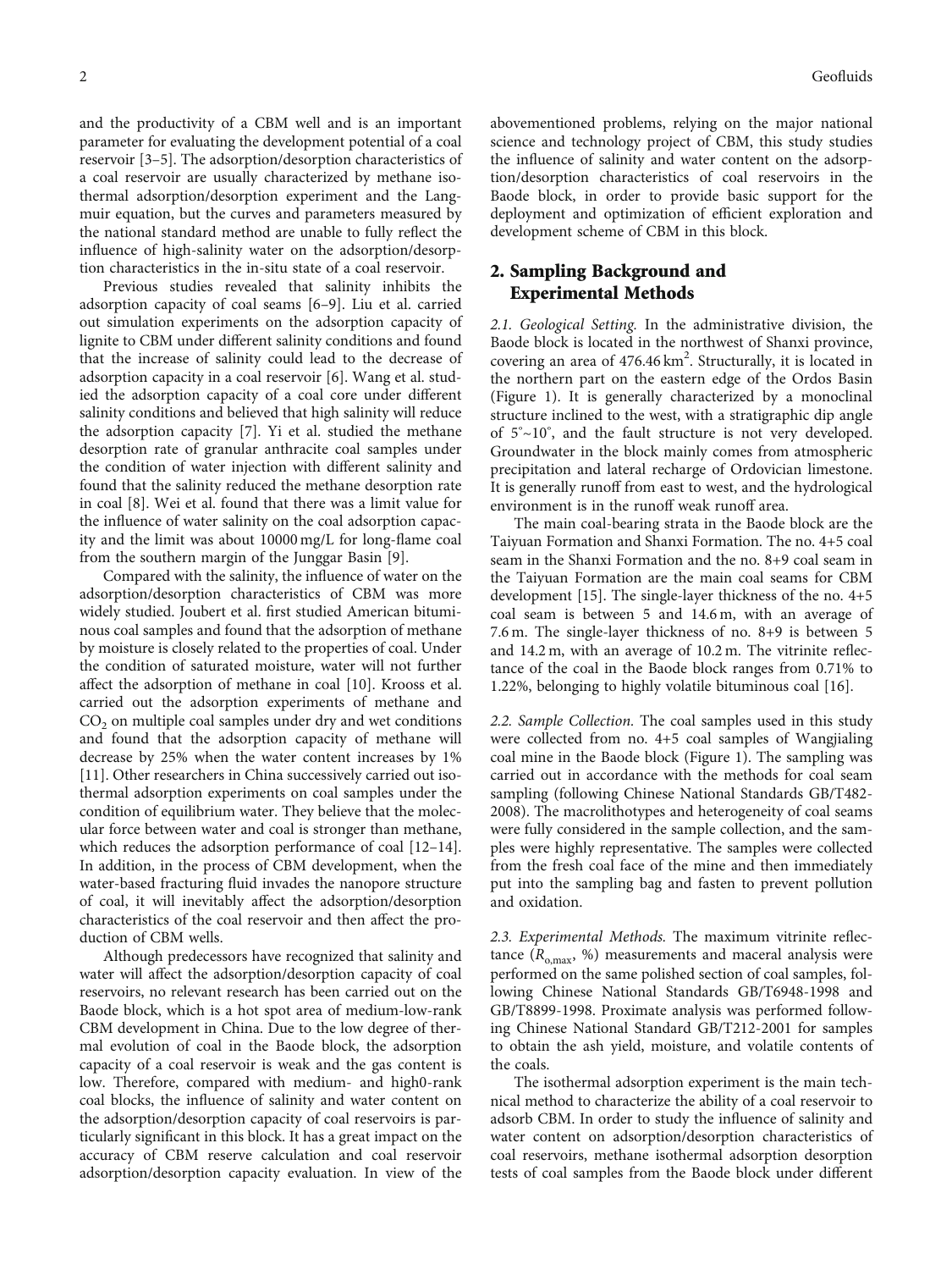## <span id="page-2-0"></span>Geofluids 3



Figure 1: (a) Location of the Ordos Basin and Baode block. (b) Location of Wangjialing coal mine and the scope of the Baode block.

salinity and water contents were carried out. The experimental instrument adopts the automatic isothermal adsorption instrument, which is implemented in accordance with the high-pressure isothermal adsorption test method of coal (GB/T 19560-2008). It should be noted that all adsorption capacity data and Langmuir isothermal adsorption parameter data in this study are based on air drying basis. The experimental tests were carried out in the Shanxi Key Laboratory of Coal and Coal-Measure Gas Geology.

#### 3. Results and Discussions

3.1. Coal Petrology and Quality Characteristics. The results of vitrinite reflectance, proximate analysis, and maceral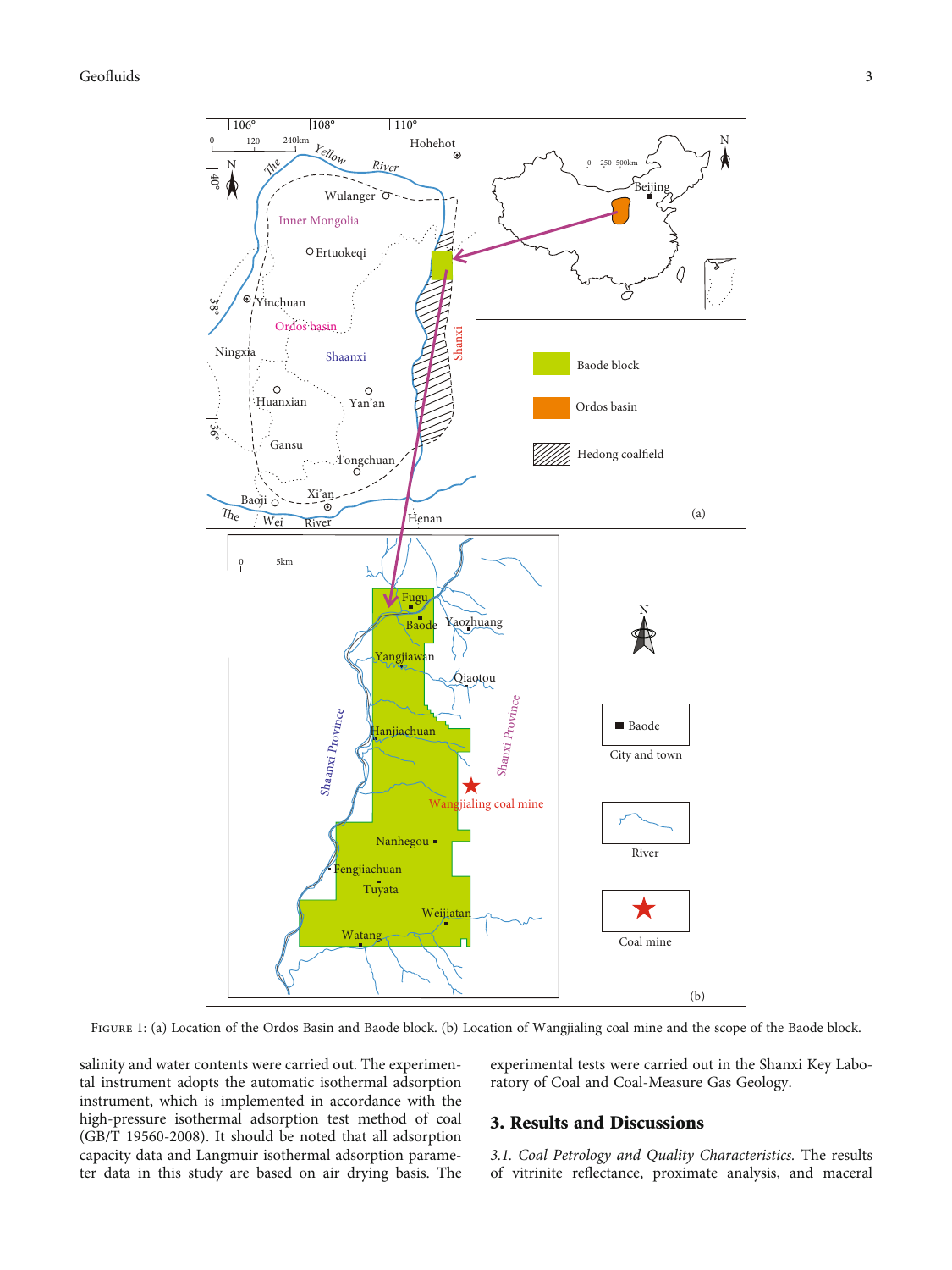Table 1: Coal vitrinite reflectance, proximate analysis, and maceral composition in the Baode block.

|            |                       | Proximate analysis (%) |       |       | Maceral composition (%) |      |     |      |
|------------|-----------------------|------------------------|-------|-------|-------------------------|------|-----|------|
| Sample no. | $R_{o,\text{max}}(%)$ | $^{1VI}$ ad            |       | dat   |                         |      |     | MМ   |
| BD-WJL-04  | 0.8                   |                        | 14.44 | 35.62 | 48.7                    | ہ کر | 5.8 | 13.6 |

 $R_{\text{o,max}}$ ; maximum vitrinite reflectance; *V*: vitrinite; *I*: inertinite; *E*: liptinite; *MM*: mineral matter;  $M_{\text{ad}}$ ; moisture (air dry basis (ad));  $A_d$ : ash yield (air dry basis (ad));  $V_{\text{daf}}$ : volatiles (dry and ash free (daf)).

composition of the coal samples are shown in Table 1. The maximum vitrinite reflectance of the experimental coal sample is 0.81%, belonging to highly volatile bituminous coal. The organic maceral composition of the experimental coal sample is dominated by vitrinite (48.7%), followed by inertinite (32.1%) and liptinite(5.8%). Besides, the proximate analysis result shows that moisture, ash yield, and volatiles are 2.16%, 14.44%, and 35.62%, respectively.

3.2. Effects of Salinity on Adsorption/Desorption CBM Characteristics. This study carried out the experimental analysis of methane isothermal adsorption and desorption of coal samples under different salinity conditions for no. 4 +5 coal samples of Wangjialing coal mine. Since the coal seam water salinity measured by the chemical analysis of the produced water of no. 4+5 CBM well in the Shanxi Formation of the Baode block ranges from 902 to 2026 mg/L (Table [2](#page-4-0)) [[17](#page-8-0)], the salinity gradients of the simulated formation water used in the isothermal adsorption/desorption experiment were set as 1000, 1400, 1800, and 2200 mg/L in this study.

3.2.1. Effects of Salinity on CBM Adsorption/Desorption Capacity. By comparing the adsorption and desorption curves of coal samples from the Baode block soaked in water with different salinity gradients (1000, 1400, 1800, and 2200 mg/L), it can be found that the adsorption and desorption capacities of CBM generally decrease with the increase of coalbed water salinity and the decline value of adsorption and desorption capacities generally decrease with the increase of coalbed water salinity (Figure [2](#page-4-0)).

The isothermal adsorption constants of the coal samples with different salinity gradients (1000, 1400, 1800, and 2200 mg/L) were calculated by the Langmuir equation (Table [3\)](#page-4-0). The Langmuir volumes of the coal samples were 18.75, 15.68, 13.86, and 12.43 m<sup>3</sup>/t, and the Langmuir pressure values are 3.86, 3.18, 3.08, and 2.79 MPa, respectively. The adsorption capacity with a salinity of 1000 mg/L is the largest. The higher the salinity, the smaller the Langmuir volume characterizing the adsorption capacity, indicating that the salinity of coalbed water will have an adverse impact on the adsorption of CBM.

3.2.2. Effects of Different Salinity on CBM Desorption Lag Characteristics. The isothermal adsorption/desorption curves of no. 4+5 coal samples from the Baode block under different salinity conditions are shown in Figure [2.](#page-4-0) It can be found that for each salinity gradient, there is always a desorption lag in the desorption curve, reflecting that the adsorption capacity of CBM is greater than the desorption capacity under the same differential pressure. From the comparison of curve characteristics under different salinity, it is evident that the desorption lag phenomenon has no obvious relationship with the salinity gradients (Figure [2\)](#page-4-0). Because the equivalent adsorption heat of CBM desorption is greater than that of adsorption, the desorption process needs to absorb heat from the outside system. The energy difference between the adsorption process and the desorption process may be the key factor of the CBM desorption lag [\[18\]](#page-8-0). Ma et al. analyzed from the perspective of the pore structure and believed that the main reason for the desorption lag was the stronger binding ability of micropores and small pores to methane molecules [\[19\]](#page-8-0).

3.2.3. Effect Mechanism of Salinity on CBM Adsorption/ Desorption Characteristics. Wei et al. studied the massive coal samples of the Jurassic Xishanyao Formation in the Manas mining area on the southern edge of the Junggar Basin; they found that with the increase of inorganic salt concentration in the solution, the surface tension of the solution increased and the capillary phenomenon became more obvious, which further reduced the adsorption site on the surface of the coal matrix, thus reducing the Langmuir volume and adsorption capacity of coal samples to methane. However, there is also a limit value. If the salinity is greater than 20000 mg/L, the salinity can no longer significantly reduce the Langmuir volume of coal samples [[9\]](#page-8-0).

In recent years, with the successful application of nanopore analysis and molecular simulation technology in the field of unconventional oil and gas, some scholars have verified and explained the characteristics of methane adsorption/ desorption from the perspective of numerical simulation. Zhou et al. confirmed through the research of molecular simulation technology that salinity has a negative impact on the methane adsorption capacity of kerogen [\[20\]](#page-8-0). In a certain salinity range, the higher the salinity, the greater the impact on methane adsorption, and when the salinity was 6 mol/L and the temperature was 338.15 K, the methane adsorption capacity decreased by about 6.0% [[20](#page-8-0)] (Figure [3\)](#page-5-0). The existence of NaCl reduces the solubility of methane in brine and then reduces the adsorption capacity of methane. These research results can also explain the reason why the methane adsorption capacity and desorption capacity of the coal reservoir in the Baode block decrease with the increase of coalbed water salinity in this study from aspects of experiment and numerical simulation. Meanwhile, it also indicates that the influence of salinity should not be ignored in the evaluation of the CBM reservoir.

3.3. Effects of Water Content on CBM Adsorption/Desorption Characteristics. This study carried out the experimental analysis of methane isothermal adsorption and desorption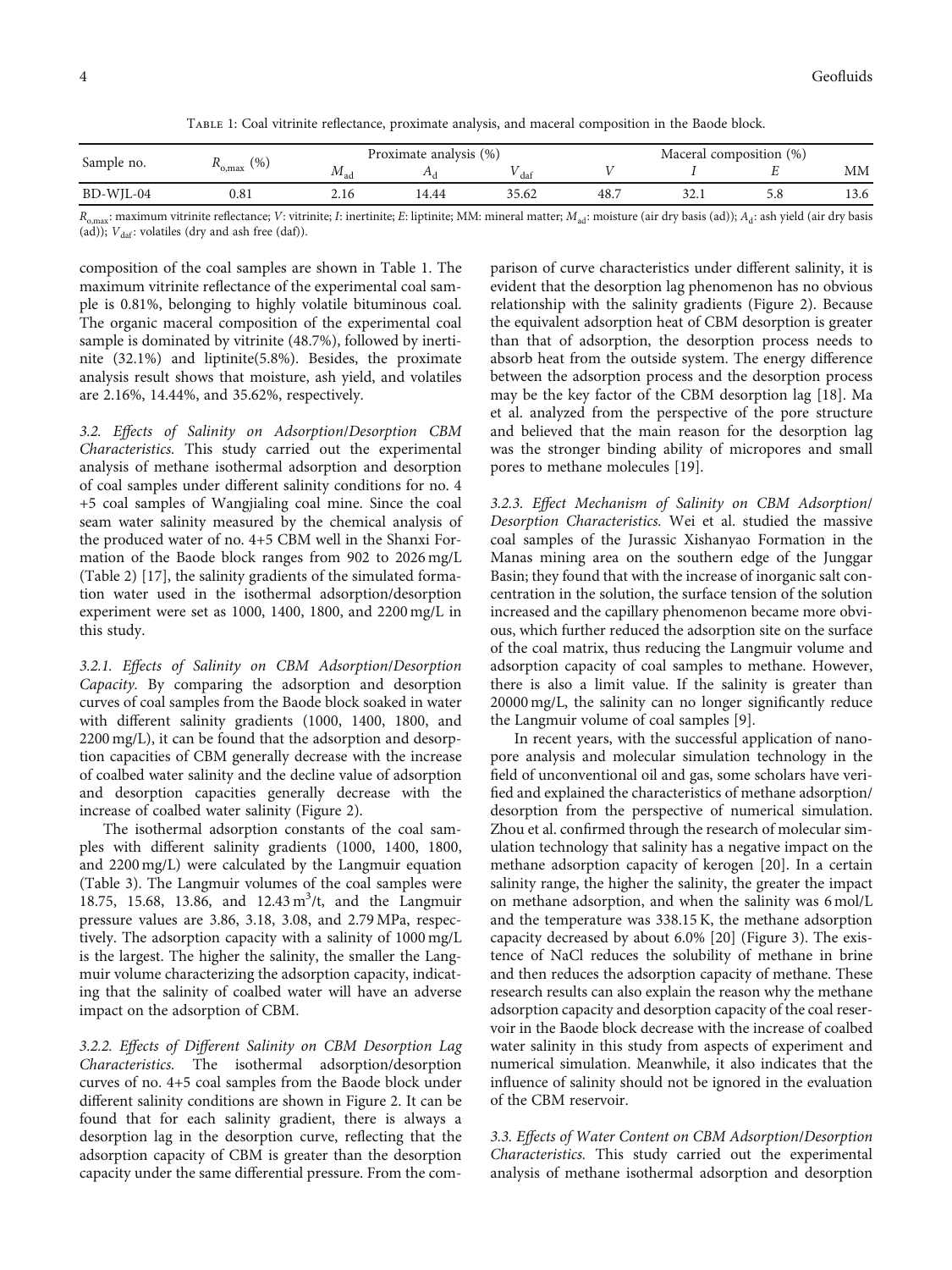<span id="page-4-0"></span>

| Well no. | Cationic concentration (mg/L) |           |           | Anion concentration (mg/L) |       |                  |                 |                                 |
|----------|-------------------------------|-----------|-----------|----------------------------|-------|------------------|-----------------|---------------------------------|
|          | $Na^+ + K^+$                  | $Mg^{2+}$ | $Ca^{2+}$ | $SO_4^2$                   | $Cl-$ | HCO <sub>3</sub> | Salinity (mg/L) | Water type                      |
| $B-1$    | 283                           | 44        | 29        | 7                          | 336   | 471              | 1175            | NaHCO <sub>3</sub>              |
| $B-2$    | 398                           | 69        | 59        | 21                         | 558   | 474              | 1580            | NaHCO <sub>3</sub>              |
| $B-3$    | 305                           | 43        | 51        | 7                          | 319   | 465              | 1190            | NaHCO <sub>3</sub>              |
| $B-8$    | 432                           | 50        | 75        | $\mathbf{1}$               | 591   | 460              | 1610            | NaHCO <sub>3</sub>              |
| $B-11$   | 577                           | 57        | 64        | 8                          | 607   | 715              | 2026            | NaHCO <sub>3</sub>              |
| $B-12$   | 252                           | 24        | 36        | $\overline{4}$             | 236   | 781              | 1333            | NaHCO <sub>3</sub>              |
| $B-23$   | 128                           | 45        | 25        | 82                         | 114   | 311              | 707             | NaHCO <sub>3</sub>              |
| $B-22$   | 105                           | 22        | 30        | 2                          | 130   | 432              | 721             | NaHCO <sub>3</sub>              |
| $B-24$   | 314                           | 63        | 64        | 23                         | 425   | 413              | 1301            | NaHCO <sub>3</sub>              |
| $B-25$   | 287                           | 41        | 22        | 42                         | 282   | 393              | 1067            | NaHCO <sub>3</sub>              |
| $B-26$   | 167                           | 73        | 50        | 189                        | 243   | 180              | 902             | Na <sub>2</sub> SO <sub>4</sub> |
| $B-27$   | 459                           | 16        | 24        | 10                         | 460   | 567              | 1538            | NaHCO <sub>3</sub>              |
| $B-29$   | 174                           | 51        | 91        | 98                         | 198   | 432              | 1045            | Na <sub>2</sub> SO <sub>4</sub> |
| $B-17$   | 574.6                         | 54.7      | 125       |                            | 725   | 485              | 1969            | NaHCO <sub>3</sub>              |
| $B-19$   | 604                           | 53.4      | 25        | 3                          | 733   | 522              | 1943            | NaHCO <sub>2</sub>              |





Figure 2: Methane isothermal adsorption/desorption curves of coal samples with different salinity.

Table 3: Langmuir isothermal adsorption parameters of Baode coal samples with different salinity.

| Salinity gradients     | $V_{\rm L}$ (m <sup>3</sup> /t) | $P_{\text{I}}$ (MPa) |
|------------------------|---------------------------------|----------------------|
| $1000 \,\mathrm{mg/L}$ | 18.75                           | 3.86                 |
| $1400 \,\mathrm{mg/L}$ | 15.68                           | 3.18                 |
| $1800 \,\mathrm{mg/L}$ | 13.86                           | 3.08                 |
| $2200 \,\mathrm{mg/L}$ | 12.43                           | 2.79                 |

of coal samples under different water content gradients for no. 4+5 coal samples of Wangjialing coal mine. The water content gradient values are set according to the equilibrium water content value of the no. 4+5 coal seam in the Baode block. The preliminary exploration well coal core experiment shows that the equilibrium water saturation obtained from the isothermal adsorption experiment of lump coal samples in Baode district is about 5%. Therefore, in this study, the water content gradients of experimental coal samples are set as 2%, 3%, 4%, and 5%.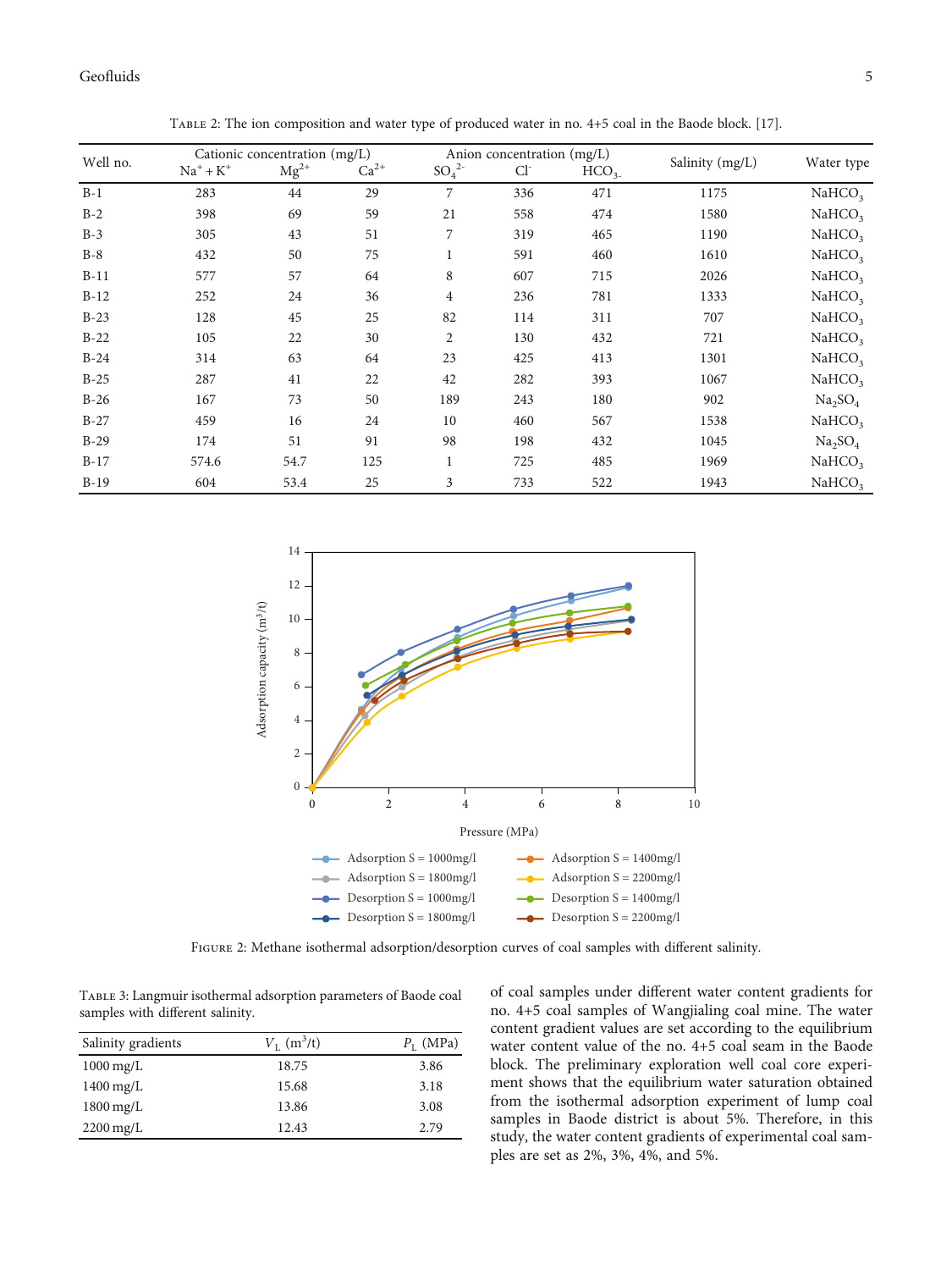<span id="page-5-0"></span>

FIGURE 3: Methane adsorption isotherms of different salinities with the water content of 3 wt % at 338.15 K. Points are results of simulation, and lines are results of Langmuir fitting [\[20\]](#page-8-0).



Figure 4: Methane isothermal adsorption/desorption curves of coal with different water contents.

3.3.1. Effects of Water Content on CBM Adsorption/ Desorption Capacity. By comparing the adsorption and desorption curves of coal samples with different water contents of coal 4+5 in the Baode block, it can be found that the CBM adsorption and desorption capacities generally decrease with the increase of water content in coal samples (Figure 4). The CBM adsorption and desorption in coal samples will decrease with the increase of water content. In the stage of low water content, the adsorption/desorption of methane changes rapidly, and in the stage of high water content, the change is slow. It can be seen that the high water

Table 4: Langmuir isothermal adsorption parameters of Baode coal samples with different water content.

| Coal samples with different water content $V_L$ (m <sup>3</sup> /t) $P_L$ (MPa) |       |      |
|---------------------------------------------------------------------------------|-------|------|
| 2%                                                                              | 16.78 | 3.52 |
| 3%                                                                              | 14.09 | 3.05 |
| 4%                                                                              | 13.05 | 3.35 |
| 5%                                                                              | 13.03 | 4.71 |

content of coal seams will have an adverse impact on the rapid and efficient desorption of CBM in the Baode block.

The isothermal adsorption constants of the samples were calculated by the Langmuir equation (Table 4). The Langmuir volumes of the samples were 16.78, 14.09, 13.05, and  $13.03 \text{ m}^3$ /t, and the Langmuir pressure values are 3.52, 3.05, 3.35, and 4.71 MPa, respectively. The adsorption capacity with a water content of 2% is the largest. The higher the water content, the smaller the Langmuir volume characterizing the adsorption capacity, indicating that the water in the coal seam will have an adverse impact on the desorption/ adsorption of the CBM.

3.3.2. Effects of Water Content on CBM Desorption Lag Characteristics. The isothermal adsorption/desorption curve of no.4+5 coal samples of the Shanxi Formation in the Baode block under different water content conditions is shown in Figure [5](#page-6-0). It can be seen that there is always a desorption lag in coal samples under different water content conditions but there is no obvious correlation with the water content (Figure 4). Previous studies have shown that the lag mechanism of coal samples is mainly reflected in two aspects, i.e.,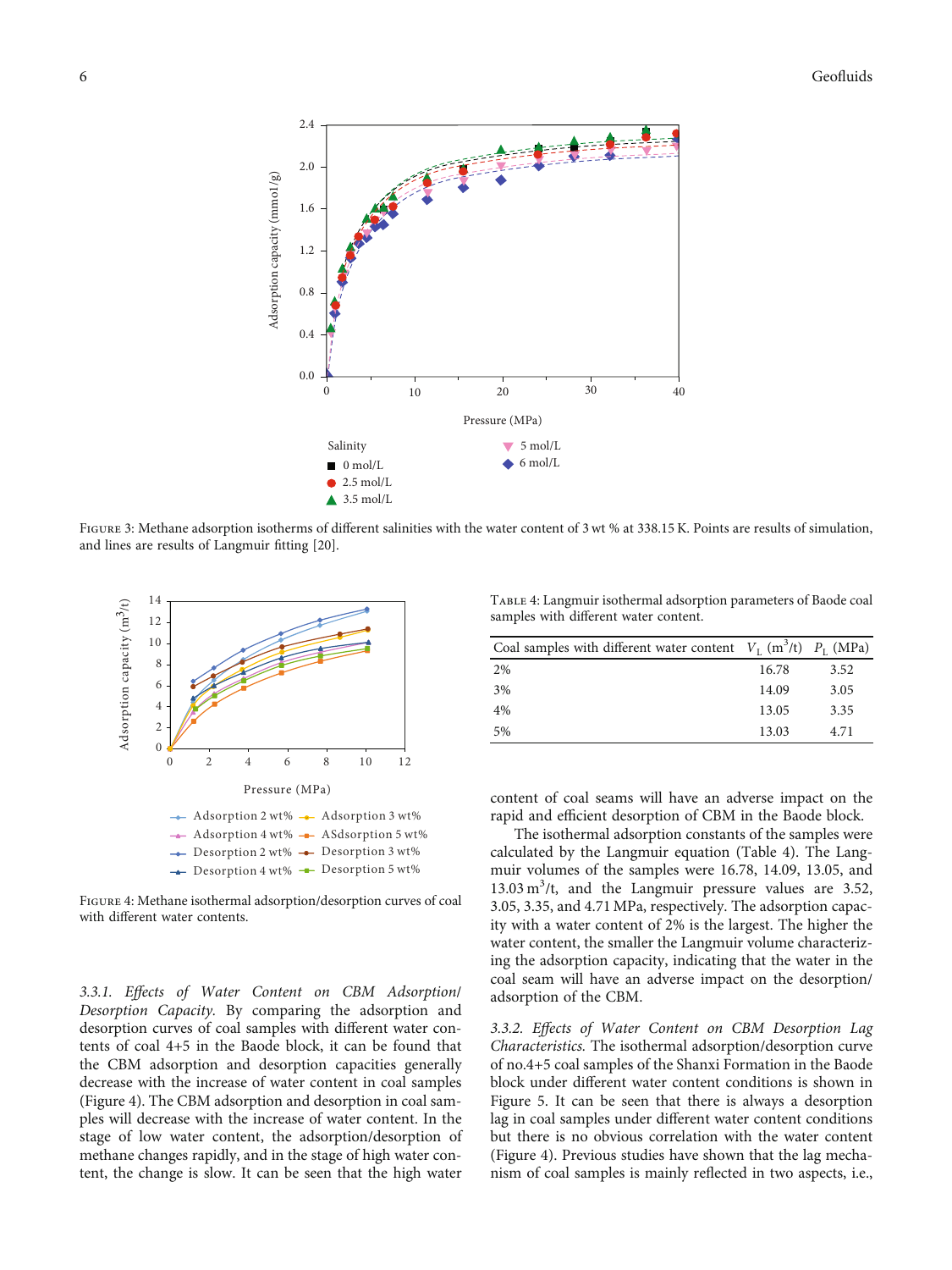<span id="page-6-0"></span>Geofluids 7



FIGURE 5: CH<sub>4</sub> adsorption isotherms under different water contents at 338.15 K. Points are results of simulation, and lines are results of Langmuir fitting [\[20\]](#page-8-0).



FIGURE 6: Simulation of adsorption of CH<sub>4</sub> on coal macromolecules with different water content [\[25](#page-8-0)] (red elliptic circles represent water competitive adsorption sites).

desorption obstruction and gas migration obstruction. The moisture is one of the main factors affecting the desorption lag of CBM. The lag degree of the water-bearing coal sample is significantly higher than that of the dry coal sample, but it has no obvious relationship with water content [\[21, 22](#page-8-0)], which is confirmed by the results of this study.

3.3.3. Effect Mechanism of Water Content on CBM Adsorption/Desorption Characteristics. Previous studies have shown that water has a significant impact on the adsorption/ desorption characteristics of the CBM [[12](#page-8-0)–[14, 21](#page-8-0), [22](#page-8-0)]. The influence mechanism of water content on methane adsorption/desorption characteristics of coal samples is mainly reflected in two aspects, i.e., the competitive adsorption effect between water and methane molecules and the water lock effect.

Because the interaction force between coal and water molecules is much greater than that of coal and methane molecules, in the case of three-phase medium coexistence, water and methane molecules produce competitive adsorption on the coal surface and water molecules will be replaced to partially adsorb methane, resulting in the reduction of methane adsorption capacity of the coal reservoir. Zhou et al. confirmed through molecular simulation technology that the increase of water content will reduce the adsorption capacity of the kerogen to methane (Figure 5). The density distribution changes of methane and water molecules show that water molecules occupy some adsorption sites in the kerogen matrix to prevent methane from entering the nanopores, which leads to the decline of methane adsorption capacity of the kerogen [\[20\]](#page-8-0).

The water content of coal is closely related to the coal wettability, which can indirectly affect the adsorption/ desorption characteristics of CBM [\[23, 24](#page-8-0)]. Water molecules are easy to combine with the broken chemical bonds on the surface of the coal matrix and the hydrophilic functional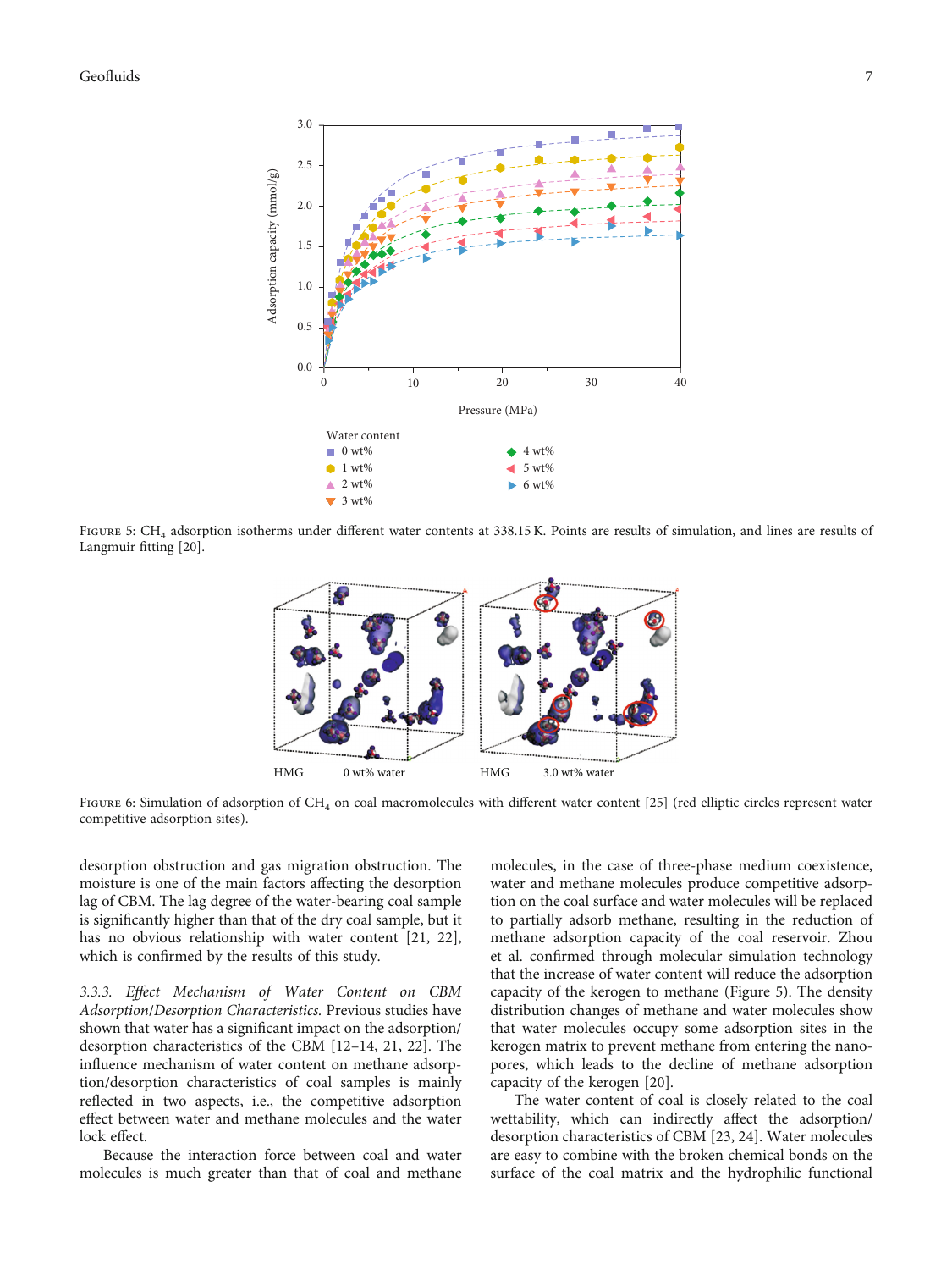

FIGURE 7: Influence of water locking effect on adsorption/desorption characteristics of methane in coal (modified from literature [\[26\]](#page-8-0)).

groups inside the coal matrix, resulting in the enhancement of hydrophilicity of the coal. The surface free energy of coal is reduced to a certain extent, and the heat released by reaching the methane-coal adsorption system equilibrium state is decreasing. The molecular force between water and coal is stronger than that of methane, which can occupy effective adsorption sites on the coal surface and weaken the methane adsorption capacity of coal (Figure [6](#page-6-0)) [\[25\]](#page-8-0).

In addition, the continuous accumulation of adsorption of water molecules on the surface of micropores and fissures in coal will lead to water molecules occupying some pore and throat channels in coal, leading to a water lock effect [\[26](#page-8-0)]. The higher the water content of the coal is, the stronger the water locking effect is. The existence of the water lock effect leads to the blockage of some pore channels and the obstruction of methane movement channels, which leads to the decrease of methane adsorption and desorption capacity in coal (Figure 7). In this study, the experimental results of methane adsorption and desorption capacities of coal reservoir in the Baode block decrease with the increase of coal water content, which is consistent with the understanding of previous theoretical studies and also indicates that the influence of coal water content cannot be ignored in the reserve evaluation and development effect prediction of CBM in a high water-bearing coal seam.

#### 4. Conclusion

- (1) Desorption lag phenomenon exists, under any condition of salinity and water content, in coal of the Baode block, but there are differences in desorption lag degree with different salinity and water content. The moisture content is the main factor affecting the desorption lag. The CBM desorption lag mechanism is mainly reflected in blocked desorption and blocked gas migration. The energy difference between the adsorption and desorption processes is the key internal factor of the desorption lag. The influence of water content and the strong binding effect of micropores on methane are also important factors of the CBM desorption lag
- (2) With the increase of salinity, the adsorption and desorption capacities of coal in the Baode block show a decreasing trend in general and the decrease

value of adsorption and desorption capacities shows a decreasing trend. The increase of coal seam water salinity reduces the solubility of methane in brine and then reduces the adsorption capacity of methane. The influence of coalbed water salinity cannot be ignored in the reserve evaluation of CBM resources

- (3) The adsorption and desorption capacities of CBM decrease gradually with the increase of water content. The adsorption and desorption capacities decrease rapidly in the stage of low water content, while slowly in the stage of high water content. The competitive adsorption effect and water locking effect between water and methane molecules are the main influencing mechanisms of water content on methane adsorption/desorption. The influence of water content in the coal seam cannot be ignored in CBM reserve evaluation and productivity prediction in a high water-bearing coal seam
- (4) The salinity and water content in the coal reservoir will have a certain adverse effect on the adsorption and desorption capacities of CBM in the Baode block. Continuous, stable, and effective water production is one of the key factors to ensure the efficient development of CBM in this block

#### Data Availability

All data are from our team's coal sample experimental test data and references, which have been described in detail in this paper.

#### Conflicts of Interest

The authors declare that they have no conflicts of interest.

## Acknowledgments

This work was funded by the Natural Science Foundation of Shanxi Province, China (20210302123165), and the National Major Science and Technology Project (2016ZX05042). We would like to thank engineers Sun Xiaoguang and Shang Yanjie from China United Coalbed Methane Co. Ltd. for helping in the coal sample collection.